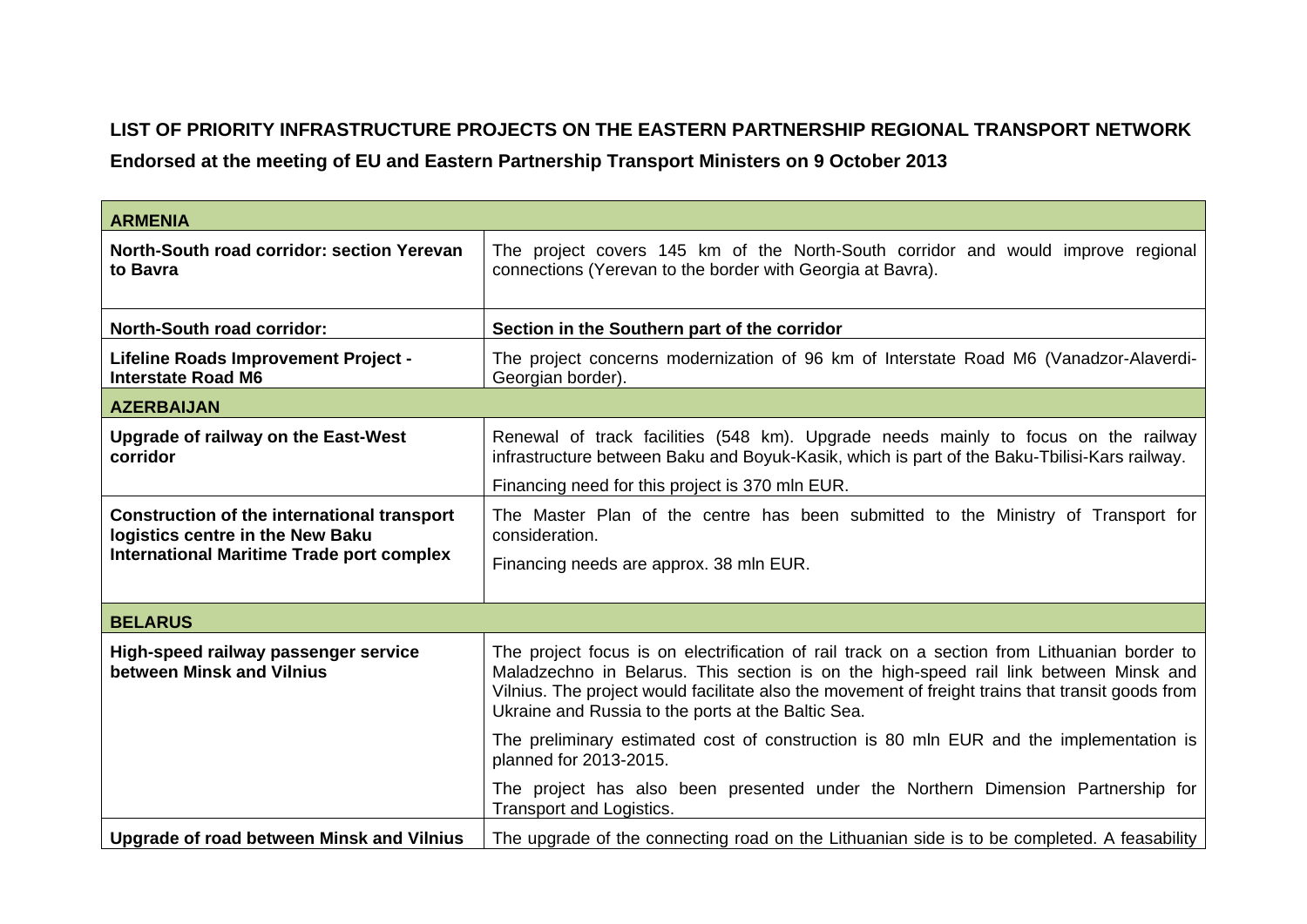| and reconstruction of border crossing point<br>"Kamenny Log"                                  | study is to be carried out in 2014 and project implementation should start in 2017. The<br>estimated project cost is 220 mln EUR.                                                                                                                                                                           |
|-----------------------------------------------------------------------------------------------|-------------------------------------------------------------------------------------------------------------------------------------------------------------------------------------------------------------------------------------------------------------------------------------------------------------|
|                                                                                               | Lithuania and Belarus are exploring together the upgrade of the Border Crossing Point<br>"Kamenyj Log" at this road section.                                                                                                                                                                                |
| <b>GEORGIA</b>                                                                                |                                                                                                                                                                                                                                                                                                             |
| Tbilisi-Senaki-Leselidze road section<br>(Chumateleti – Argveta)                              | Project of regional significance. Road section of app. 60 km on the East-West highway,<br>which is the main corridor for transit through Georgia. The estimated project cost is 600 mln<br>EUR. The pre-feasibility study has been completed and the feasibility study should be<br>completed in 2014.      |
|                                                                                               | The implementation is planned for 2015-2020.                                                                                                                                                                                                                                                                |
| <b>Rustavi-Red Bridge Highway</b>                                                             | This project of regional significance would improve connections with Azerbaijan. The<br>estimated projects cost is 80 mln EUR and the implementation is planned for 2018-2020.                                                                                                                              |
|                                                                                               | The feasibility study has been completed.                                                                                                                                                                                                                                                                   |
| Modernization of Tbilisi-Marneuli road<br>section                                             | This project of regional significance would improve connections with Armenia. The estimated<br>project cost is 60 mln EUR and the implementation is planned for 2018-2020.                                                                                                                                  |
|                                                                                               | A pre-feasibility study has been carried out for this 27 km road project.                                                                                                                                                                                                                                   |
| <b>MOLDOVA</b>                                                                                |                                                                                                                                                                                                                                                                                                             |
| R33 Hincesti-Lapusna-M1                                                                       | The project will rehabilitate a 37.2 km "R33 Hincesti-Lapusna-M1" section, road of national<br>importance that helps to improve connections with the Eastern Partnership transport network<br>and with Romania. This project is a continuation of two previous projects co-financed by the<br>NIF facility. |
|                                                                                               | Total project is estimated at 315.5 mln EUR.                                                                                                                                                                                                                                                                |
| M3 Chisinau-Giurgiulesti motorway,<br>Porumbrei-Cimislia Section, 19 km (new<br>construction) | A feasibility study has been carried out; the estimated project cost is 38 mln EUR and the<br>project is planned for implementation in the time range of 2014-2021.                                                                                                                                         |
| M3 Chisinau-Giurgiulesti motorway, Comrat<br>bypass                                           | A feasibility study has been carried out; the estimated project cost is 17 mln EUR and the<br>project is planned for implementation in the time range of 2014-2021.                                                                                                                                         |
| <b>Construction of the bypass of 3 villages</b>                                               | A feasibility study has been carried out; the estimated project cost is 22 mln EUR and the                                                                                                                                                                                                                  |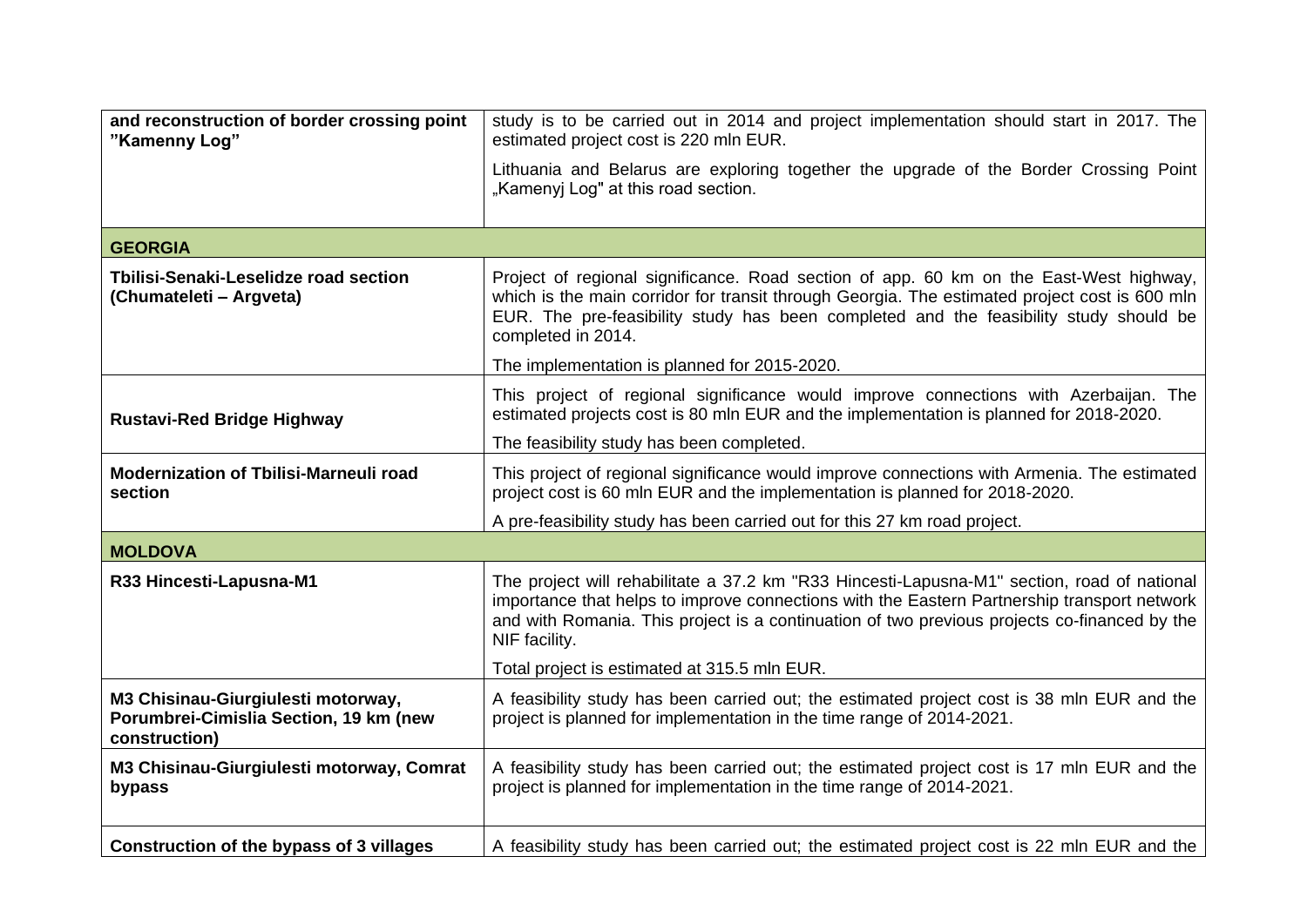| along the M3 National Road Chisinau-<br>Giurgiulesti                | project is planned for implementation in the time range of 2014-2021.                                                                                                                                 |  |
|---------------------------------------------------------------------|-------------------------------------------------------------------------------------------------------------------------------------------------------------------------------------------------------|--|
| Rehabilitation of National road M14, section<br><b>Balti-Criva</b>  | A feasibility study has been carried out; the estimated project cost is 98 mln EUR and the<br>project is planned for implementation in the time range of 2014-2021.                                   |  |
| <b>UKRAINE</b>                                                      |                                                                                                                                                                                                       |  |
| <b>Reconstruction of Krakovets-Lviv-Brody-</b><br><b>Rivne road</b> | This project is located on the main road corridor and would improve connections with the EU.<br>In Poland, the connecting road A4 between Rzeszow and Korczowa is being upgraded.                     |  |
|                                                                     | The project would need a preliminary assessment and thereafter subsequent feasibility<br>studies.                                                                                                     |  |
|                                                                     | The estimated cost for Lviv-Krakovets section of 84.4 km (Phase 1) is 400 mln EUR.                                                                                                                    |  |
|                                                                     | The estimated cost for Lviv-Brody section of 79 km (Phase 2) is 366 mln EUR.                                                                                                                          |  |
|                                                                     | The estimated cost for Brody-Rivne section of 95 km (Phase 3) is 450 mln EUR.                                                                                                                         |  |
| Electrification of railways: Dolynska-<br><b>Mykolayiv section</b>  | This project is part of works on the electrification of Dolynska-Mykolayiv-Kolosivka and<br>Volnovakha - Kamysh-Zorya -Zaporizhzhya railway lines. The project cost is estimated at<br>256.1 mln EUR. |  |
|                                                                     | The EIB is already working on the electrification of sections Dolyns'ka–Mykolaiv–Kolosivka<br>and Volnovakha-Kamysh-Zoria-Zaporizhzhia.                                                               |  |
| Beskyd Railway Tunnel (Beskyd-Skotarske<br>section)                 | The tunnel is located on an important EU-Ukraine connection. The total project cost is 160<br>mln EUR.                                                                                                |  |
| <b>Construction of a new Odessa-Reni road</b>                       | This road connects Odessa towards border of Moldova. A pre-feasibility study is being<br>carried out for the Reni-Monashi section and should be completed by the end of 2013.                         |  |
|                                                                     | The estimated project cost is 818 mln EUR and the government plans to develop the 261 km<br>road project in two phases:                                                                               |  |
|                                                                     | I - construction of the Odessa - Monashi road (total length 81 km, including the bridge<br>crossing the Dniester estuary - length 5.7 km).                                                            |  |
|                                                                     | II – construction of the Monashi – Reni road (total length 180 km).                                                                                                                                   |  |